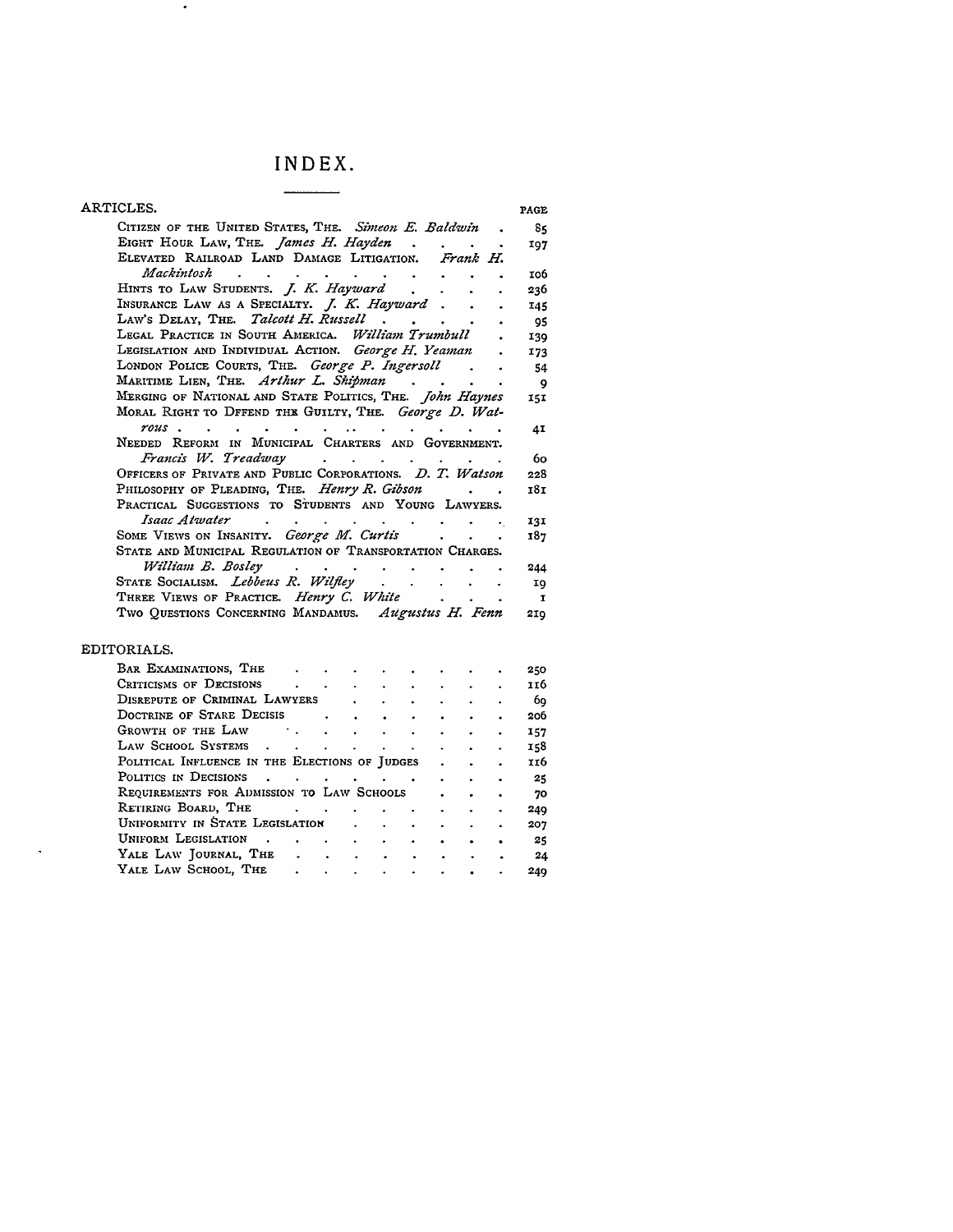$\epsilon$ 

| COMMENTS.                                                                                                                                                                                                                            |                                   |                      |                      | PAGE                    |
|--------------------------------------------------------------------------------------------------------------------------------------------------------------------------------------------------------------------------------------|-----------------------------------|----------------------|----------------------|-------------------------|
|                                                                                                                                                                                                                                      |                                   |                      |                      | 210                     |
| Boycorring<br>BRIDGES. Liability of townships                                                                                                                                                                                        |                                   | $\bullet$            | $\ddot{\phantom{0}}$ | 120                     |
| CITY PARK. Power of Municipal Corporation over                                                                                                                                                                                       |                                   |                      |                      | 75                      |
|                                                                                                                                                                                                                                      |                                   |                      |                      | 73                      |
| CONFISCATION OF PROPERTY<br>CONSTITUTIONAL CONVENTIONS                                                                                                                                                                               | $\ddot{\phantom{a}}$              |                      | $\mathbf{r}$         | - 253                   |
| DECENDENT'S ESTATE. Next of kin<br>$\sim$<br>$\bullet$<br>$\sim$                                                                                                                                                                     | $\bullet$                         |                      | $\ddot{\phantom{0}}$ | 71                      |
| EIGHT HOUR-LAW. Letter carriers .<br>$\bullet$ .                                                                                                                                                                                     | $\ddot{\phantom{0}}$              | $\bullet$            | $\ddot{\phantom{0}}$ | 254                     |
| ELECTIONS. Apportionment of districts<br>$\ddot{\phantom{0}}$<br>$\bullet$                                                                                                                                                           | $\bullet$ .                       |                      | $\bullet$            | 3I                      |
| ELECTRICAL COMPANIES. Rights in streets .<br>$\sim$                                                                                                                                                                                  | $\bullet$                         | $\bullet$            | $\ddot{\phantom{0}}$ |                         |
| ELECTRIC LIGHT COMPANIES<br>$\bullet$ .                                                                                                                                                                                              |                                   |                      |                      | 27                      |
| $\mathbf{L}^{\text{max}}$<br>$\bullet$ .                                                                                                                                                                                             |                                   |                      |                      | 252                     |
| GERRYMANDER<br>Habeas Corpus<br>$\ddot{\phantom{0}}$                                                                                                                                                                                 | $\bullet$<br>$\ddot{\phantom{0}}$ | $\bullet$            | $\ddot{\phantom{0}}$ | - 30                    |
| HIGHWAY. Ouster by adverse possession.                                                                                                                                                                                               |                                   |                      |                      |                         |
| $\bullet$ .<br>HUSBAND AND WIFE. Separation .                                                                                                                                                                                        | $\bullet$                         | $\bullet$ .          | $\ddot{\phantom{0}}$ | 255                     |
| $\bullet$ .<br>$\bullet$ .                                                                                                                                                                                                           | $\ddot{\phantom{0}}$              |                      | $\ddot{\phantom{0}}$ | 120                     |
| INJURY BY DOGS<br>$\sim$<br>$\bullet$ .<br>$\bullet$ .                                                                                                                                                                               | $\ddot{\phantom{0}}$              | $\ddot{\bullet}$     |                      | 163                     |
| INTERSTATE COMMERCE.<br>$\sim 10^{-1}$<br>$\sim$<br>$\sim$<br>$\mathcal{L}_{\mathcal{A}}$<br>$\bullet$ .                                                                                                                             | $\bullet$                         | $\bullet$            | $\bullet$            | 161                     |
| INTERSTATE COMMERCE<br>$\bullet$ .                                                                                                                                                                                                   | $\bullet$                         |                      | ÷.                   | 163                     |
| $\mathbf{L}^{(1)}$                                                                                                                                                                                                                   |                                   | $\mathbf{L}^{(1)}$   | $\ddot{\phantom{0}}$ | 208                     |
| INTERSTATE COMMERCE. State tax on<br>INTERSTATE COMMERCE. State tax on .<br>JURIES AS JUDGES OF LAW                                                                                                                                  | $\bullet$                         |                      |                      | 74                      |
| $\sim$ $\sim$                                                                                                                                                                                                                        | $\sim$                            |                      | $\ddot{\phantom{0}}$ | 212                     |
| LEGISLATIVE GRANTS<br>MARITIME LIEN. Stevedore's contract<br>MECHANICS' LIEN.<br>MINOPS Whather committed to all and the contract of the contract of the contract of the contract of the contract of the contract of the contract of |                                   |                      |                      | 122                     |
|                                                                                                                                                                                                                                      |                                   | $\ddot{\bullet}$     | ٠                    | - 74                    |
|                                                                                                                                                                                                                                      |                                   |                      |                      | 28                      |
| MINORS. Whether competent to act as deputy sheriff                                                                                                                                                                                   |                                   |                      |                      | - 30                    |
| MUNICIPAL CORPORATIONS<br>$\sim$                                                                                                                                                                                                     | $\bullet$                         | $\ddot{\phantom{0}}$ | $\bullet$            | 211                     |
| NOTES AND BILLS. Attorney's fees<br>$\mathbf{L}$                                                                                                                                                                                     | $\ddot{\phantom{0}}$              | $\ddot{\phantom{0}}$ |                      | 160                     |
| POLICE REGULATION. Extent of power<br>$\sim$ $\sim$<br>$\mathbf{r}$                                                                                                                                                                  | $\bullet$ .                       |                      | $\bullet$ .          | 121                     |
| PRESIDENTIAL ELECTORS                                                                                                                                                                                                                |                                   | $\bullet$            |                      | 29                      |
| PRISONERS. Extradition of .<br>$\sim 10^{-11}$                                                                                                                                                                                       |                                   |                      |                      | 164                     |
| $\bullet$ .<br>$\bullet$<br>$\bullet$ .<br>PRISONERS. Extradition of                                                                                                                                                                 | $\bullet$ .                       | $\bullet$ .          | $\ddot{\phantom{0}}$ |                         |
| $\sim$<br>$\sim$<br>$\ddot{\phantom{0}}$<br>PROMISSORY NOTES OF CORPORATIONS.                                                                                                                                                        | $\ddot{\phantom{0}}$              | $\ddot{\phantom{0}}$ |                      | 213                     |
| $\sim$<br>$\ddot{\phantom{0}}$                                                                                                                                                                                                       | $\bullet$                         | $\sim$               | $\bullet$            | 212                     |
| $\mathcal{L}^{\mathcal{A}}$ , where $\mathcal{L}^{\mathcal{A}}$ , and $\mathcal{L}^{\mathcal{A}}$ , and $\mathcal{L}^{\mathcal{A}}$ , and $\mathcal{L}^{\mathcal{A}}$<br>OUORUM<br>$\sim 10^{-11}$<br>$\sim 10^{-11}$                | $\bullet$                         | $\sim$               | $\ddot{\phantom{0}}$ | 27                      |
|                                                                                                                                                                                                                                      | $\bullet$ .                       | $\bullet$            |                      | 162                     |
|                                                                                                                                                                                                                                      | $\sim$ $\sim$                     | $\ddot{\phantom{0}}$ | $\bullet$            | 252                     |
|                                                                                                                                                                                                                                      |                                   |                      |                      | 163                     |
| SEAT IN STUCK DRAGGANGE -----<br>STOCK DIVIDENDS. Income or capital<br>Constraining Owners. Right of access<br>SUBJACENT OWNERS. Right of access<br>TAX ASSESSMENT. Single tax theory                                                |                                   | $\bullet$ .          | $\ddot{\phantom{0}}$ | 162                     |
| $\bullet$ .<br>$\sim$                                                                                                                                                                                                                |                                   |                      |                      | <b>159</b>              |
|                                                                                                                                                                                                                                      |                                   |                      |                      |                         |
| RECENT CASES.                                                                                                                                                                                                                        |                                   |                      |                      |                         |
| Acheson $v$ . Western Uuion Tel. Co. $\qquad \qquad$ .                                                                                                                                                                               |                                   |                      |                      | 167                     |
| $\bullet$ , $\bullet$ , $\bullet$ , $\bullet$<br>Barton v. Pepin County Agricultural Society                                                                                                                                         |                                   |                      |                      | - 81                    |
|                                                                                                                                                                                                                                      | $\bullet$                         |                      |                      |                         |
| Billings et al. v. Aspen Mining Co. et al.<br>Bradshaw et al. v. Agricultural Insurance Co.<br>$\ddot{\phantom{0}}$                                                                                                                  | $\sim$ $\sim$                     | $\bullet$            |                      | - 33                    |
| $\ddot{\phantom{0}}$                                                                                                                                                                                                                 |                                   |                      |                      | 214                     |
| Chicago & E. I. R. R. Co. $v$ . Conley<br>Chicago & I. Coal Co. $v$ . McDaniels                                                                                                                                                      |                                   |                      |                      | 126                     |
| $\ddot{\phantom{0}}$<br>$\ddot{\phantom{a}}$                                                                                                                                                                                         |                                   |                      |                      | 160                     |
| Citizens' Bank v. Kendrick et al.<br>Coe v. E. & W. R. R. Co. of Ala.<br>$\bullet$<br>$\bullet$<br>$\bullet$                                                                                                                         | $\bullet$                         | $\ddot{\phantom{0}}$ | $\bullet$            | -256                    |
| $\ddot{\bullet}$<br>$\bullet$<br>$\bullet$                                                                                                                                                                                           | $\bullet$                         |                      | $\bullet$            | 165                     |
| $Common wealth v. Jenks$ .<br>$\bullet$ .<br>$\bullet$ .                                                                                                                                                                             | $\bullet$ .                       | $\cdot$              | $\ddot{\phantom{a}}$ | 257                     |
| Commonwealth v. Ryan<br>$\sim$<br>$\sim 10^{-11}$<br>$\bullet$                                                                                                                                                                       | $\bullet$ .                       | $\bullet$            |                      | .<br>. $125$<br>. $258$ |
| $\begin{array}{c} \begin{array}{c} \bullet \\ \bullet \\ \bullet \end{array} & \begin{array}{c} \bullet \\ \bullet \\ \bullet \end{array} \end{array}$<br>Corrigan v. Chicago.<br>$\sim$                                             |                                   |                      |                      |                         |